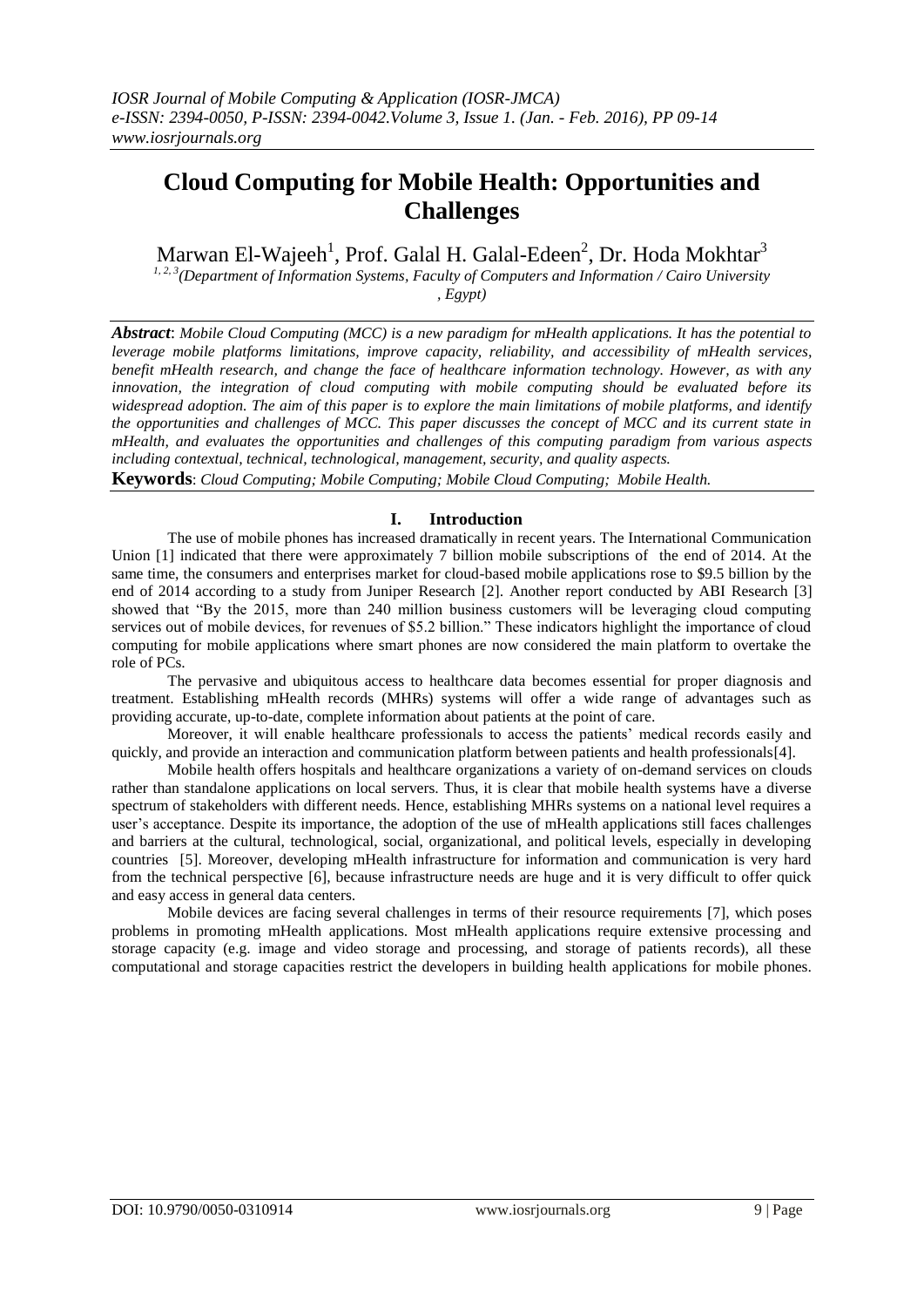These problems and barriers need to be overcome in order to realize the full potential of mobile computing.

Several research papers and reports predicted that cloud computing can leverage mobile platforms limitations, enhance security, improve capacity, reliability and accessibility of mHealth services, benefit mHealth research, and change the face of healthcare information technology (IT) [\[8\]](#page-5-7) [\[9\]](#page-5-8) and [\[10\]](#page-5-9).

MCC is a new paradigm for mHealth applications [\[11\]](#page-5-10) whereby most of the processing and data storage associated with these applications is moved off the mobile devices to powerful centralized computing platforms located in the cloud. The strength of cloud computing can be abstracted in terms of the services: software as a service (SaaS), platform as a service (PaaS), and infrastructure as a service (IaaS). Cloud computing provides facilities to access shared resources and manage information in a ubiquitous and pervasive manner supporting several platforms, systems, and applications [\[12\]](#page-5-11). Compared with traditional computing, cloud computing provides four new advantages: extensive computing resources and services available on demand, broadband network access, moves IT infrastructure from an upfront capital expense to an operational one, and finally payment for use on a short-term basis as needed [\[13\]](#page-5-12).

Although cloud computing for mHealth applications has the potential to improve mobile platforms limitations and save cost [\[12,](#page-5-11) [14,](#page-5-13) [15\]](#page-5-14), there also are several technical, management, technology, security, and quality issues that need to be addressed. The aim of this paper is to explore the main limitations of mobile platforms, discuss the concept of cloud computing and mHealth records, and identify and evaluate the opportunities and challenges of mHealth cloud computing.

# **II. Concepts of Cloud Computing and Mobile Health Records**

## **2.1 Cloud Computing: An Overview**

**A.** *Cloud Computing* refers to "an on-demand, self-service Internet infrastructure that enables the user to access a shard pool of computing resources (e.g., networks, servers, storage, applications, and services) anytime from anywhere, these resources can be rapidly provisioned and released with minimal management effort or service provider interaction" [\[16\]](#page-5-15).

**B.** *Services Models* of cloud computing can be categorized into the following three services models [\[16\]](#page-5-15), [\[13\]](#page-5-12) and [\[17\]](#page-5-16): (1) Software as a service (SaaS): healthcare organizations release their applications (e.g, EHRs) on a hosting environment and they are made available to customers over a network. Healthcare organizations do not have control over the cloud infrastructure. Example of non-health SaaS include: Google Mail, and Google Docs. (2) Platform as a Service (PaaS): PaaS provides a development infrastructure that supports the full software lifecycle such as programming languages, tools, and management. Health applications developers can develop their applications and services directly on the cloud. Examples of PaaS are Google App Engine and Windows Azure. (3) Infrastructure as a Service (IaaS): A cloud user uses IT infrastructure to support operations, including processing, storage, hardware, servers, and networking components. An example of IaaS is Amazon's EC2, Microsoft Azure, Dropbox and so on.

**C.** *Deployment Model* defines where the physical servers are deployed and who manages them. To deploy cloud-computing services, the US National Institute of Standards and Technology (NIST) identify four models [\[16\]](#page-5-15): (1) Public cloud: owned by specific cloud services provider, it is designed to make resources (applications and storage) available to public users on the Internet. Amazon EC2, S3, Google AppEngine, and Force.com are examples of public cloud [\[13\]](#page-5-12). (2) Private cloud: A cloud infrastructure is operated solely for a single organization. Private cloud is usually used by enterprises or organizations where the services can only be accessed locally, and are managed by their IT managers. (3) Community cloud: The infrastructure for the community cloud is shared by several organizations and supports a specific community that has common concerns (e.g. security requirements). (4) Hybrid cloud: The cloud infrastructure is an integration of two or more clouds (private, community, or public).

#### **2.2 Mobile Health Records**

Nowadays, most hospitals and medical centers have been integrated with IT technologies to improve their daily operations. A primary aspect of health information systems is the development of patients" electronic medical records as a means to record health activity and create a communication platform between patients and healthcare professionals for better care.

The term electronic health record (EHR) is widely used. It is an efficient way to improve the healthcare services and to enable healthcare providers to access and share patients" information [\[14\]](#page-5-13). EHR describes the concept of a comprehensive system; it is a collection of patient"s health records (PHRs) and healthcare data. Therefore, it includes information from all the clinicians, immunizations, family medical histories, previous health providers and so on [\[18\]](#page-5-17). An EHRs system is the system that supports the medical information collection, management, storage, sharing, and performance [\[19\]](#page-5-18). The Mobile Health Record (MHR) is a similar concept to HER.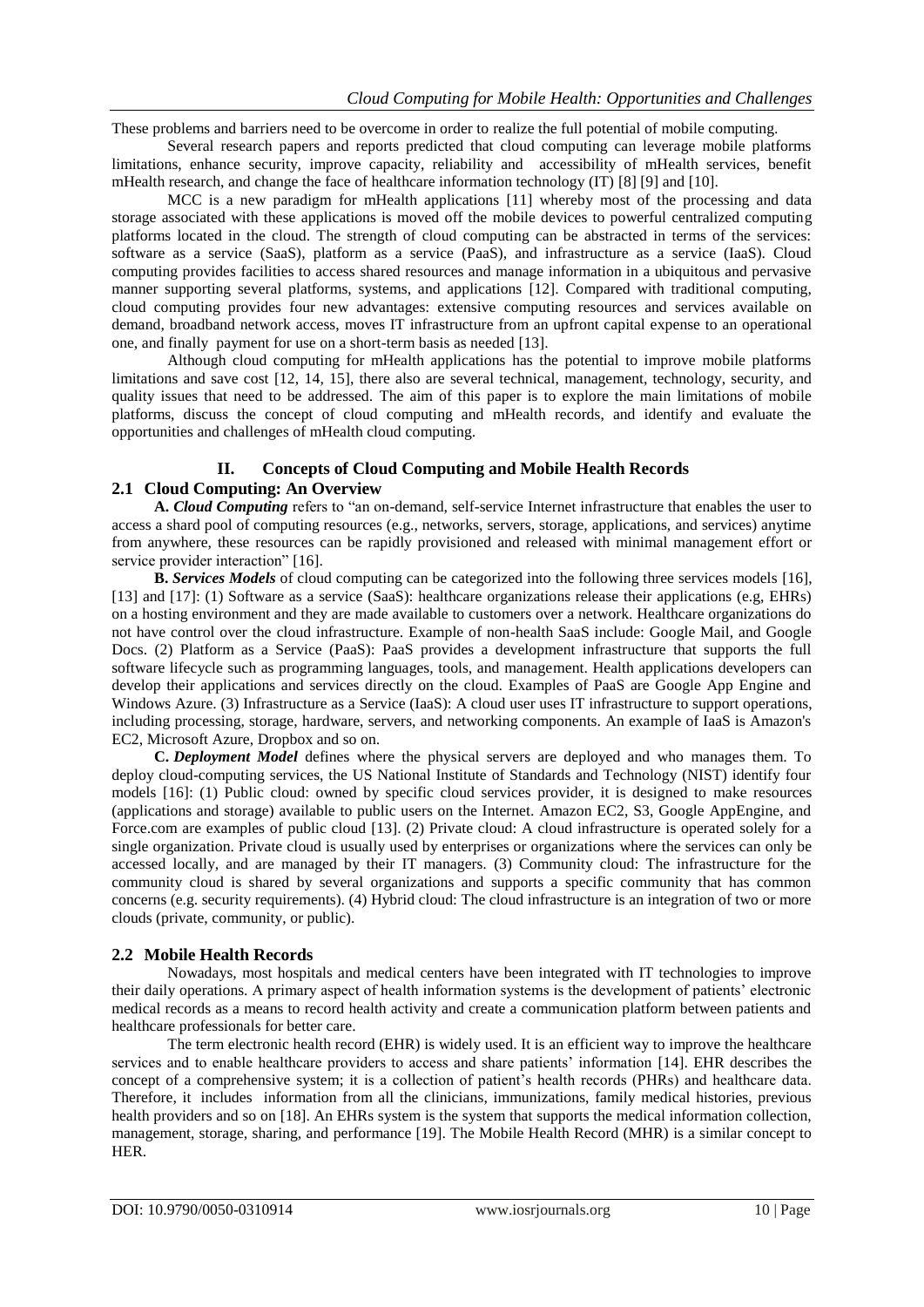Using MHRs will make medical information accessible not only for health providers, but also for patients. MHRs have the potential to help patients and health providers to access and share the medical data from numerous locations at any time.

As the shift from paper-based records to EHRs provides several benefits to health providers and patients, MHRs can also optimize the benefits of EHRs. A substantial portion of a doctors" time can be spent on obtaining the patient's medical history, and then the physician dictates, arranges the information before he or she can make a diagnosis or other treatment procedures [\[14\]](#page-5-13). Accessing a patient"s previous health information form mobile devices will save a lot of time, and it will help healthcare professionals to provide better services to patients, as well as, it will be a suitable way to exchange and manage health information on the go.

### **III. Mobile Cloud Healthcare Applications Initiatives**

The applications of pervasive and ubiquitous technologies in healthcare involve patients" monitoring systems**,** telemedicine, location-based medical services, data collections, healthcare information systems, and emergency response, which have already been applicable. There are few schemes of mobile cloud applications in the healthcare domain. A telemedicine mobile cloud homecare management system [\[20\]](#page-5-19) is implemented in Taiwan to monitor participants, especially for patients with hypertension and diabetes. The system monitors 300 participants and stores more than 4736 records of blood pressure and sugar measurement data on the cloud. The authors in [\[15\]](#page-5-14) built an application for management of medical image data in a cloud. [\[21\]](#page-5-20) proposes @Health Cloud, a prototype implementation of a mHealth information management system based on cloud computing and a mobile client running the android operating system. Some researchers use cloud computing to enhance mHealth applications in the field of security [\[12\]](#page-5-11).

#### **IV. Adopting Cloud Computing for Mobile Health: Opportunities and Challenges**

As with any innovation, the integration of cloud computing with mobile computing should be evaluated before its widespread adoption. According to our knowledge so far there is no research effort that has systematically studied the impact of cloud computing on mHealth care in terms of its opportunities and challenges. This study reviews the literature and evaluates the opportunities and challenges from contextual, technical, technological, management, security, and quality aspects.

### **4.1 Contextual Aspects**

Before evaluating the flexibility of adopting cloud computing for mHealth, it is important to pay attention to assessing mHealth technology first. Studying users" acceptance is a very critical important factor to determine the success or failure of such technology. It is difficult to adopt mHealth services unless there is social acceptance and official support. In this context, we proposed a technology acceptance model for mobile health systems [\[5\]](#page-5-4).The research provided an in-depth exploration and examination of the factors that influence the user"s intention to use mHealth services focusing on technological, cultural, organizational, political, and social aspects. Twelve factors are used to assess mHealth technology acceptance including intention to use, perceived usefulness, perceived ease of use, social influence, facilitating conditions, perceived value, mHealth anxiety, trust, data privacy, resistance to change, self-efficacy, and portability. The main challenges for adopting mHealth technology according to 302 health professionals and patients questionnaire replies, are the lack of health awareness, absence of official support, absence of needed legislation, and lack of confidence in mobile health services and services providers.

#### **4.2 Technical Aspects**

The key technical opportunities for mHealth cloud computing are to improve data storage capacity and processing power, extend battery lifetime, and increase efficiency, as discussed in the following:

*A. Improve Data Storage Capacity and Processing Power:* Storage capacity is considered one of the main limitations in mobile devices. MCC is established to enable mHealth cloud users to store/access the large data on the cloud (e.g. medical images exchange) through wireless networks [\[15\]](#page-5-14). With the cloud, mHealth users can save considerable amounts of energy and storage space on their mobile devices since all images and files will be sent via and processed on the cloud [\[7\]](#page-5-6). A typical example of such services today is the Apple"s iCloud which provides a large amount of storage space for mobile cloud users.

**B.** *Extend Battery Lifetime:* The battery is one of the main limitations of mobile devices. The extension of battery life in smart phones seems to be a key factor. A number of solutions have been suggested to improve the performance in terms of the reduction of power consumption by applying computation-offloading techniques. Computation offloading aims to migrate the large computations and complex processing from resource-limited devices (i.e., mobile devices) to resourceful machines (i.e., servers in clouds) [\[12\]](#page-5-11). Several studies have shown that computation offloading avoids taking a long application execution time on mobile devices, which results in a large reduction of energy consumption [\[22\]](#page-5-21) and found that the remote application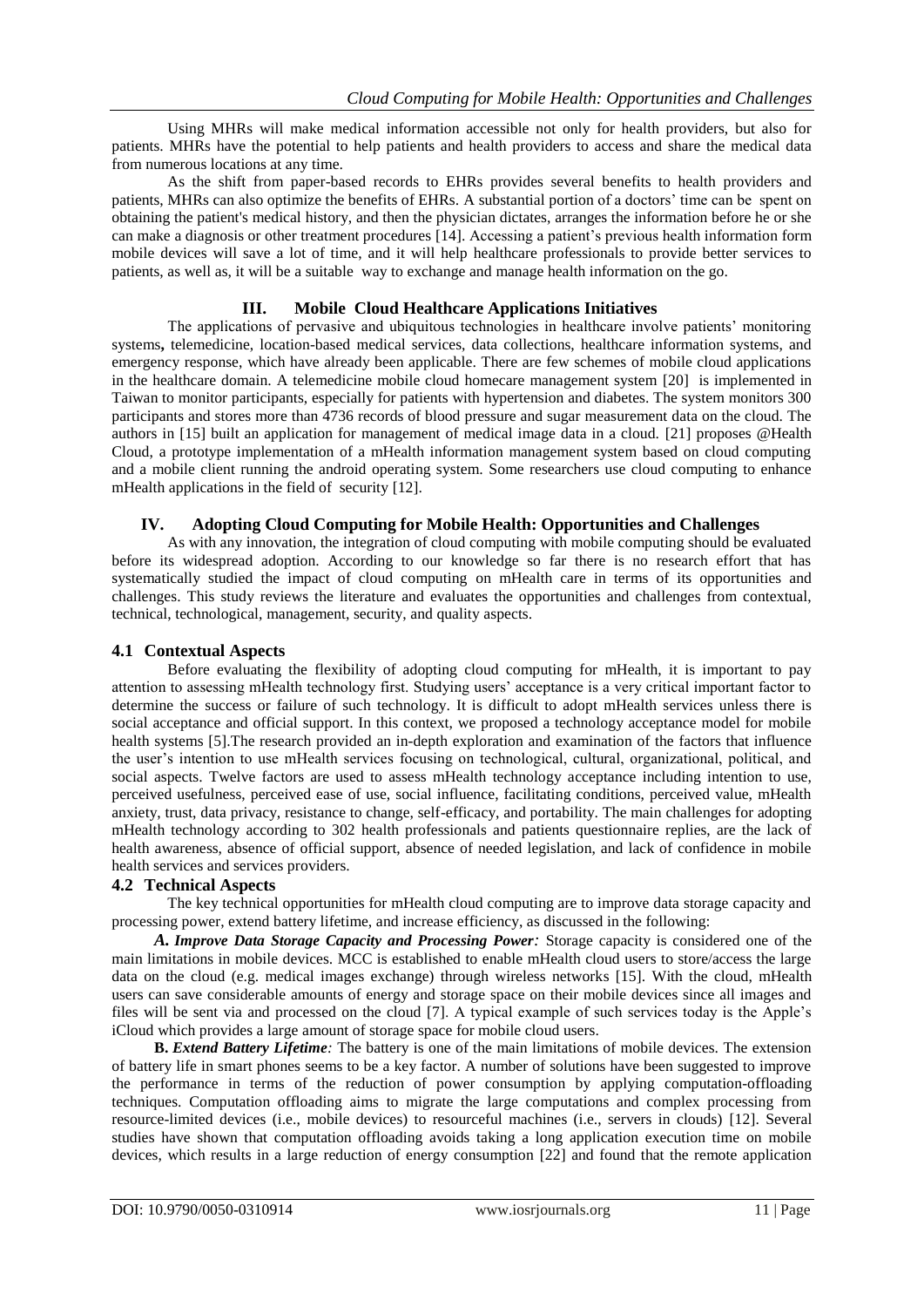execution can save energy significantly. However, reliability and security aspects need to be considered in addition to energy saving aspects.

The technical challenges for adopting mHealth cloud computing can be listed in the follows:

**C.** *Multiple Mobile Platforms and Development Languages:* Different mobile platforms are presented such as iOS operating system for Apple, android for Google and windows phone 7 for Microsoft and their associated development platforms vary (from Objective C, C++, Java, Silverlight). It is hard to deliver mHealth applications that operate across-device platforms. Recently, more developers are looking towards HTML5 applications as a solution for targeting multiple devices and platforms [\[23\]](#page-5-22). This is because that web browser is becoming the default platform and its de facto standards are HTML5 and JavaScript.

**D.** *Computation Offloading Overhead:* Performance correlates positively with offloading health data to be stored and processed in the cloud servers in order to save energy consumption. However, there are concerns regarding the offloading overhead for privacy, security, reliability, and data communication during the offloading process especially in a dynamic environment (e.g., changing connection status and bandwidth).

#### **4.3 Technological Aspects**

Scalability and flexibility are considered the main technological opportunities of MCC in healthcare systems. MHRs systems have a large amount of health information, which would be accumulated overtime in traditional servers, so data maintenance becomes a problem. When the patient population increases, the scalability of the applications becomes another problem. Mobile healthcare systems offer healthcare providers dynamic on demand services on the cloud computing rather than owning standalone applications on local servers [\[24\]](#page-5-23). Dynamic on demand services, rapid elasticity, pervasive and ubiquitous access to health resources, multi-tenancy, ease of integration, self-service are features offered by service providers that allow mobile users to run their applications without advanced reservation of resources [\[13\]](#page-5-12). Whenever demand increases, the healthcare providers do not need to adjust their infrastructures to keep up with the changes. Service providers can easily add and expand an application and service without or with few constraints on the resource usage.

The following challenges represent the main technological concerns of MCC:

*A. Lack of Standards:* In spite of the benefits that cloud computing is believed to have, there will be ongoing challenges with interoperability, portability, and migration [\[17\]](#page-5-16) [\[25\]](#page-5-24). Cloud computing services still does not have an open acknowledged standard. Cloud services providers speak different languages; all the major providers offer unique data storage (for example, Google"s BigTable, Amazon"s Dynamo, and Facebook"s Cassandra). Cloud users face severe constraints if they need to move their data or services to another provider or back to an in-house IT environment. For example, Google decided to discontinue its Google Health service on January 2012; users have a year to download their health data [\[26\]](#page-5-25). Thus, establishing standards that rely on multiple cloud services providers should solve the highlighted issues and would facilitate interoperability between services providers [\[27\]](#page-5-26).

**B.** *Bandwidth Stability and Network Delay:* Compared with traditional cloud computing, MCC poses challenges in the way that mobile devices access data stored on the cloud. This is due to the inherited challenges of mobile computing such as low bandwidth, and mobility characteristic, and transient connectivity [\[28\]](#page-5-27). Maintaining a constant bandwidth by mobile network operators will enable MCUs to improve data access and achieve low delay/ wait time. As mHealth applications make ever-more intense use of large volumes of data, mHealth users may find that there is a data transfer bottleneck because of network limitations.

#### **4.4 Management Aspects**

Cloud Computing can provide several opportunities and concerns on MHRs management systems:

*A. On Demand Self-Service:* Cloud computing offers hospitals and healthcare organizations dynamic on demand services on the cloud and allows accessing cloud services easily without going through a long process. mHealth providers can get the provisioned computing capabilities, such as server and network storage, as needed automatically without requiring human interaction with each service provider [\[13\]](#page-5-12).

*B. Economic Savings:* It is important to mention that the use of cloud computing avoids a large initial investment in the infrastructure, which is impossible to face for some health care organizations. Without cloud computing, MHRs systems" providers need to estimate the number of potential users that the system would have to handle in the future [\[8\]](#page-5-7). If the estimation fails, the health providers will have to increase the number of servers, which means a large economic cost. Cloud computing is a cost-effective way to optimize their resources and save costs. However, mHealth providers must consider the tradeoffs amongst computation, communication, and integration [\[13\]](#page-5-12). Hosting mHealth data on the cloud can significantly reduce the infrastructure cost, but it does raise the cost of data communication, i.e. the cost of transferring 10 Tbytes of data to or from the public cloud required US\$1,000 in network transfer fees. Another example, Amazon"s Scalable Storage Service (S3) charges \$0.12 to \$0.15 per gigabyte-month, with additional bandwidth charges of \$0.10 to \$0.15 per gigabyte to move data in to and out of AWS over the Internet.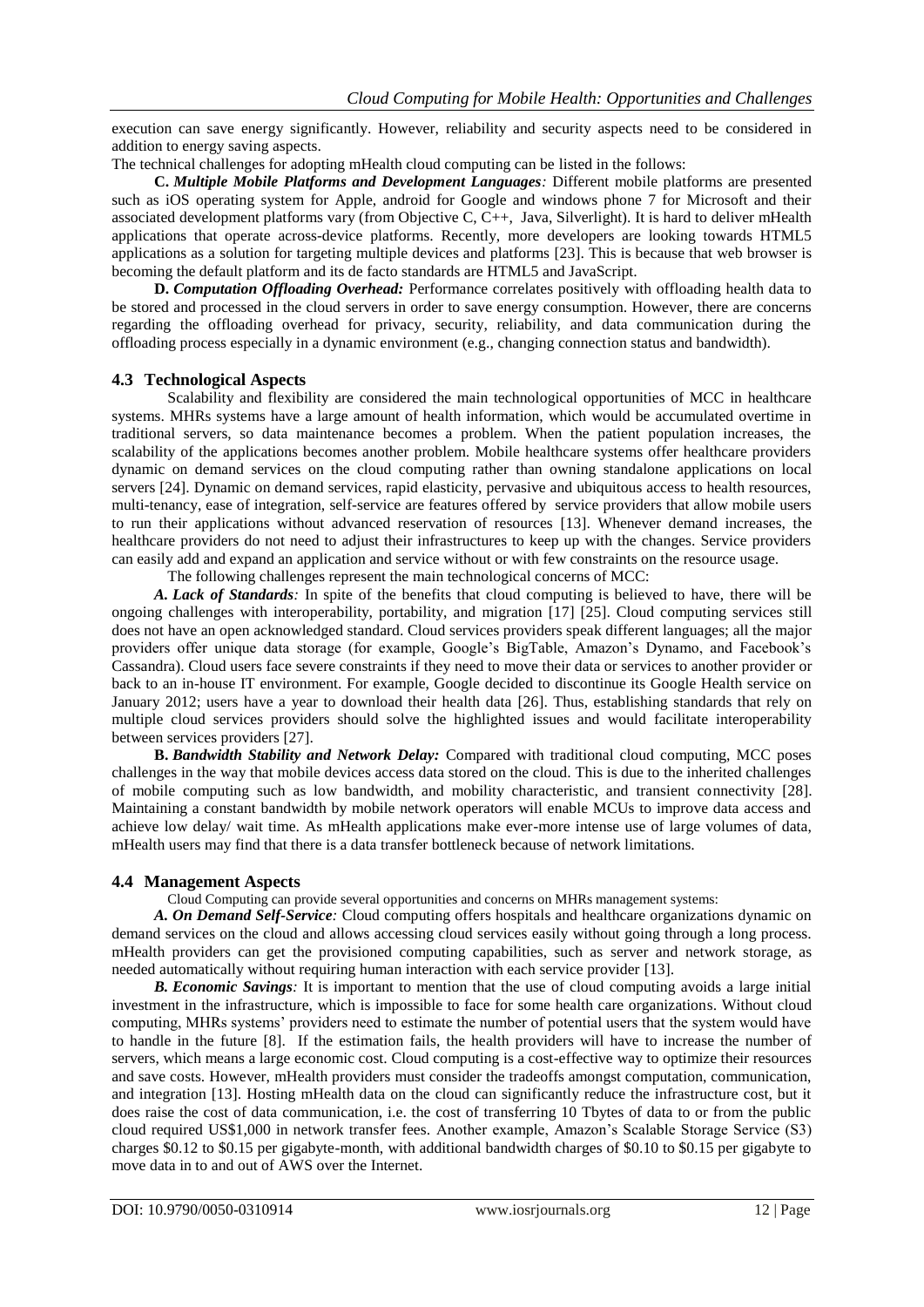*C. Access Schemes:* mHealth cloud services will be deployed in a heterogeneous way with a wide range of different access technologies such as WLAN, CDMA2000, GPRS, WiMAX and WCDMA [\[25\]](#page-5-24). The access management process is considered one of the most significant issues in mobile cloud services. MCC requires "always-on", "on-demand" available wireless connectivity, and network selection services in order to meet some of the mHealth cloud services requirements such as scalability, availability, as well as cost and energy efficiency [\[28\]](#page-5-27).

*D. Revenue Model***:** Using cloud for mHealth involves two services providers, which are: cloud services provider and mHealth services provider. Both of these providers have different services management, customer"s management, methods of payment and prices. Therefore, this will lead to many issues, i.e., how to price the service offerings, how the revenue will be shared among different providers, and how the mHealth users pay.

#### **4.5 Security and Privacy Aspects**

*Security* is one of the biggest challenges of cloud computing [\[17\]](#page-5-16) and mobility. The security threats are categorized as threats associated with mobile devices, cloud platforms and application containers, and communication channels. Moreover, mobile devices face challenges with regard to delivering secure health services due to limitations in computation and power. Thereby, they are unable to run heavy-duty security algorithms [\[12\]](#page-5-11). One potential solution is to move threat detection services to the cloud. It will save the mobile CPU and memory requirements but at the same time, it will increase bandwidth cost.

**A.** *Enhance Security:* MCC can act as a comprehensive data security model for both mHealth services providers and mHealth users. MCUs can utilize the benefit of an inclusive data security model, all kinds of security measures and security services such as virus scanning, authentication, encryption, and malicious code and threat detection can be remotely provided to mobile users [\[12\]](#page-5-11).

**B.** *Data Privacy*: Although the cloud infrastructure can be used to store patient health information and their personal details, public cloud computing poses privacy concerns with respect to data sharing, this is a very crucial issue for medical data. For organizations whose existence depends upon safeguarding customer data, classified information, or proprietary information such as health data, public cloud providers don"t generally offer sufficient protection [\[17\]](#page-5-16). As discussed in [\[29\]](#page-5-28) and [\[17\]](#page-5-16) using a private cloud is a suitable way to ensure more data security and privacy than public cloud. We should note that mHealth users would need to feel confident when offloading their data to the cloud that their privacy would not be violated.

### **4.6 Quality Aspect**

Quality in MCC was studied in various dimensions such as communication quality [\[25\]](#page-5-24), services quality, reliability, availability and so on.

**A.** *Communication Quality***:** It is not easy to obtain continued connectivity for mHealth cloud services due to low bandwidth transient connectivity, and mobility characteristics of mobile devices. The MCC concept relies on an "always-on" and "on-demand" wireless connectivity and will need to provide scalable and high bandwidth mobile access [\[28\]](#page-5-27). Bandwidth still being one of the biggest issues in MCC, mHealth cloud computing systems require instant processing of large amounts of data that must be sent over the network. New technologies 4G/ Long Term Evolution (LTE)/Femtocell are emerging as promising technologies in order to resolve connectivity problems and increases bandwidth capacity [\[30\]](#page-5-29).

**B.** *Services Quality***:** Quality of services refers to set of properties that include transmission rate, network status, uptime, performance, trust, data privacy, and satisfaction [\[31\]](#page-5-30). Data and privacy protection of mHealth records are essential to health organizations to build customers" trust which is needed for cloud computing to reach its full potential. Cloud providers must adopt clearer policies and provide their clients legal guarantees in security and privacy terms [\[8\]](#page-5-7). Compared to traditional cloud services, which may heavily rely on computers and static internet connections, mobile cloud services have more challenges in term of providing an assurance of quality of services. The limited resources of mobile devices (e.g. battery life, storage, and bandwidth), the mobility of mobile users, and the network latency affect the quality of mobile cloud services [\[31\]](#page-5-30). A lack of well-defined service level agreements (SLAs) by cloud providers is another problem. Some of the key questions needing answers are: What are the guarantees that make cloud providers fulfill their obligations? What are the repercussions if the provider fails to satisfy a customer"s requirements? What will happen to a health organizations" data if the organization moves to a different provider? How does one ensure privacy and data security [\[17\]](#page-5-16). To date, the problem of SLAs is still in need of a systematic solution.

**C.** *Improve Reliability and Availability:* Storing mHealth data in the cloud is an effective way to improve the reliability. Since these data and applications will be saved into various servers, thereby decreasing the chances of loss of data on such smart phones [\[32\]](#page-5-31). Storing data and services in the cloud make them always (almost) available even when the users are moving.

#### **V. Conclusion**

In fact, mHealth and cloud computing are still under development. The concept of cloud computing provides a brand new opportunity for the development of mHealth applications since it moves the computation and processing overhead to the cloud environment. It is important to emphasize the radical change that the cloud computing paradigm presents in a large variety of fields like mHealth. The bandwidth limitation and transient connectivity are still big concerns in MCC. However, as mobile internet capabilities continue to get better; it is likely that solutions to this particular problem will become apparent. 4G network and femtocell are emerging as promising technologies that overcome network limitations. New programming languages such as HTML5 already provide a solution for the heterogeneity in mobile operating systems and development languages. They